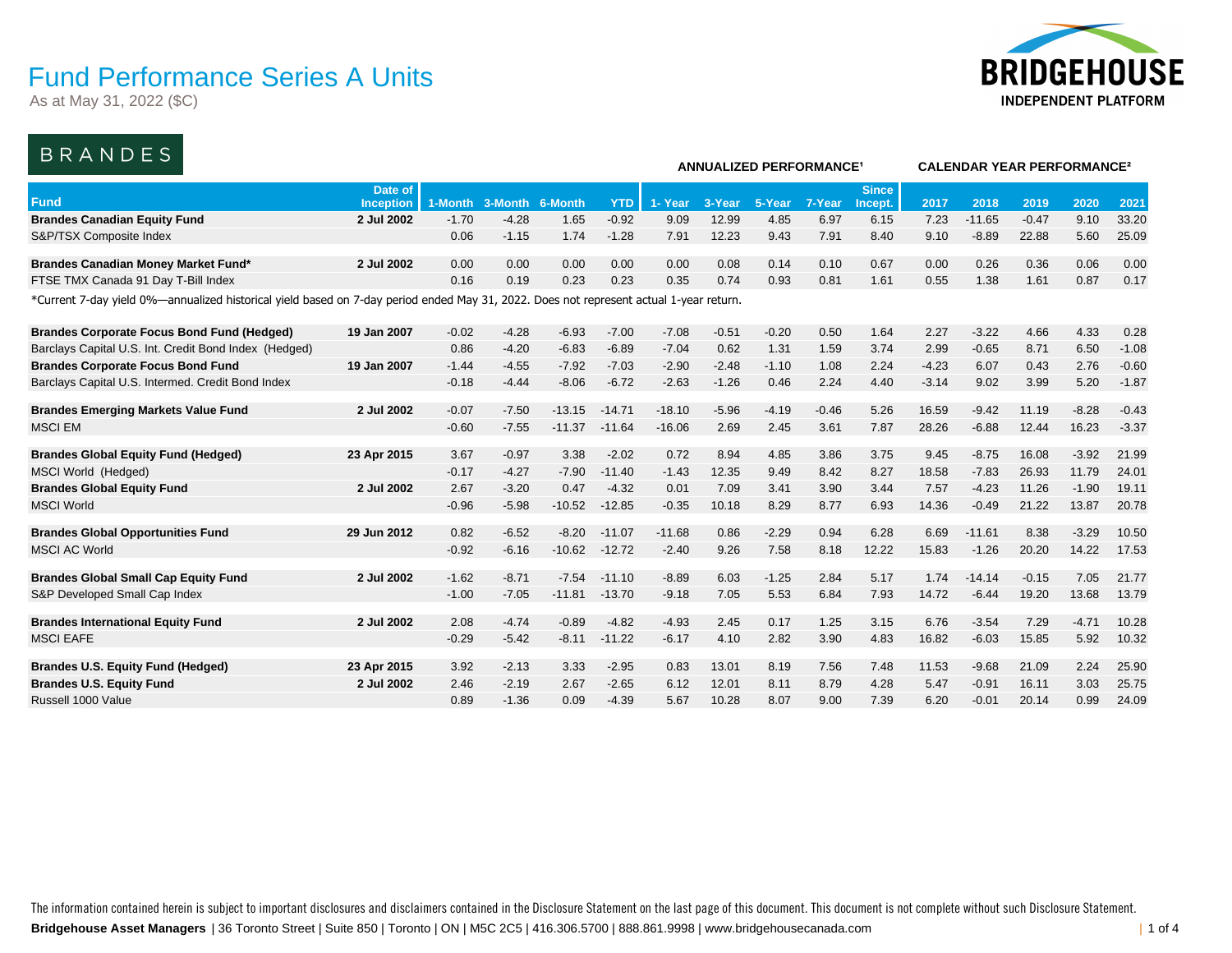As at May 31, 2022 (\$C)





| --------------<br><b>INDEPENDENT PLATFORM</b> |                                                                                       |         | <b>ANNUALIZED PERFORMANCE<sup>1</sup></b> |         |          | <b>CALENDAR YEAR PERFORMANCE<sup>2</sup></b> |         |         |      |         |      |         |                |      |         |
|-----------------------------------------------|---------------------------------------------------------------------------------------|---------|-------------------------------------------|---------|----------|----------------------------------------------|---------|---------|------|---------|------|---------|----------------|------|---------|
|                                               | Date of I                                                                             |         |                                           |         |          |                                              |         |         |      | Since l |      |         |                |      |         |
| <b>Fund</b>                                   | lnception   1-Month 3-Month 6-Month YTD   1- Year 3-Year 5-Year 7-Year Incept.   2017 |         |                                           |         |          |                                              |         |         |      |         |      | $-2018$ | 2019 2020 2021 |      |         |
| <b>Bridgehouse Canadian Bond Fund</b>         | 4 Nov 2014                                                                            | $-0.26$ | $-6.62$                                   | $-9.26$ | $-10.61$ | $-9.31$                                      | $-1.57$ | $-0.16$ | 0.34 | 0.77    | 1.45 | 0.30    | 5.99           | 8.55 | $-2.58$ |
| FTSE TMX Canada Universe Bond Index           |                                                                                       | $-0.07$ | $-6.44$                                   | $-8.78$ | $-10.28$ | $-8.55$                                      | $-1.28$ | 0.39    | 1.10 | l.67    | 2.52 | 1.41    | 6.87           | 8.68 | $-2.54$ |



| <b>PARTNERS</b>                                |                                              |         |         |          |            | <b>ANNUALIZED PERFORMANCE<sup>1</sup></b> |                          | <b>CALENDAR YEAR PERFORMANCE<sup>2</sup></b> |        |              |                          |                          |      |         |       |
|------------------------------------------------|----------------------------------------------|---------|---------|----------|------------|-------------------------------------------|--------------------------|----------------------------------------------|--------|--------------|--------------------------|--------------------------|------|---------|-------|
| <b>Fund</b>                                    | Date of<br>Inception 1-Month 3-Month 6-Month |         |         |          | <b>YTD</b> | 1- Year 3-Year 5-Year 7-Year Incept.      |                          |                                              |        | <b>Since</b> | 2017                     | 2018                     | 2019 | 2020    | 2021  |
| GQG Partners Global Quality Equity Fund        | 30 Sep 2020                                  | 1.78    | 3.89    | 4.81     | 3.60       | 14.27                                     | $\overline{\phantom{0}}$ | $\overline{\phantom{a}}$                     |        | 7.06         |                          | $\overline{\phantom{a}}$ |      | $-5.21$ | 14.10 |
| <b>MSCI AC World</b>                           |                                              | $-0.92$ | $-6.16$ | $-10.62$ | $-12.72$   | $-2.40$                                   | $\sim$                   | $\overline{\phantom{a}}$                     |        | 7.19         |                          | $\sim$                   |      | 9.45    | 17.53 |
| GQG Partners International Quality Equity Fund | 30 Sep 2020                                  | 2.49    | 1.23    | 0.98     | $-2.99$    | 2.04                                      | $\overline{a}$           | $\sim$                                       | $\sim$ | 4.18         | $\overline{\phantom{a}}$ | $\sim$                   |      | $-0.10$ | 10.48 |
| MSCI AC World ex US                            |                                              | $-0.32$ | $-5.72$ | $-8.35$  | $-10.62$   | $-8.29$                                   | $\overline{a}$           | $\overline{\phantom{a}}$                     |        | 3.64         | $\overline{\phantom{a}}$ | $\sim$                   |      | 11.09   | 6.91  |



| ASSET MANAGEMENT                                     | <b>ANNUALIZED PERFORMANCE<sup>1</sup></b> |         |         |          |          |          |                          |                          |                          | <b>CALENDAR YEAR PERFORMANCE<sup>2</sup></b> |                          |                          |                          |       |       |
|------------------------------------------------------|-------------------------------------------|---------|---------|----------|----------|----------|--------------------------|--------------------------|--------------------------|----------------------------------------------|--------------------------|--------------------------|--------------------------|-------|-------|
| <b>Fund</b>                                          | Date of<br>Inception                      | 1-Month | 3-Month | 6-Month  | YTD      | 1- Year  | 3-Year                   | 5-Year                   | 7-Year                   | <b>Since</b><br>Incept.                      | 2017                     | 2018                     | 2019                     | 2020  | 2021  |
| Lazard Global Compounders Fund (Hedged)              | 9 May 2016                                | $-1.64$ | $-6.29$ | $-15.69$ | $-17.83$ | $-6.08$  | 10.81                    | 9.50                     | $\sim$                   | 10.40                                        | 20.71                    | $-10.28$                 | 31.08                    | 17.84 | 24.00 |
| <b>Lazard Global Compounders Fund</b>                | 9 May 2016                                | $-2.55$ | $-7.54$ | $-17.66$ | $-19.00$ | $-5.27$  | 8.68                     | 7.92                     | $\sim$                   | 9.90                                         | 15.77                    | $-3.26$                  | 25.02                    | 19.55 | 20.90 |
| <b>MSCI AC World</b>                                 |                                           | $-0.92$ | $-6.16$ | $-10.62$ | $-12.72$ | $-2.40$  | 9.26                     | 7.58                     | $\overline{\phantom{a}}$ | 10.23                                        | 15.83                    | $-1.26$                  | 20.20                    | 14.22 | 17.53 |
| <b>Lazard International Compounders Fund</b>         | 2 Jul 2020                                | $-1.66$ | $-7.14$ | $-14.73$ | $-16.32$ | $-12.79$ | $\overline{\phantom{a}}$ | $\overline{\phantom{0}}$ | $\overline{\phantom{a}}$ | 2.68                                         | $\overline{\phantom{a}}$ | $\overline{\phantom{a}}$ | $\sim$                   | 15.70 | 8.65  |
| MSCI AC World ex US                                  |                                           | $-0.32$ | $-5.72$ | $-8.35$  | $-10.62$ | $-8.29$  | $\overline{\phantom{a}}$ | $\overline{\phantom{0}}$ | $\overline{\phantom{a}}$ | 5.71                                         | $\sim$                   | $-$                      | $\sim$                   | 16.40 | 6.91  |
| <b>Lazard Global Balanced Income Fund</b>            | 4 Nov 2014                                | $-0.84$ | $-6.28$ | $-8.87$  | $-10.72$ | $-3.55$  | 0.94                     | 1.63                     | 2.24                     | 2.93                                         | 9.75                     | $-1.21$                  | 9.97                     | 1.87  | 7.92  |
| Lazard Global Balanced Income Benchmark <sup>3</sup> |                                           | $-0.50$ | $-5.97$ | $-9.74$  | $-10.62$ | $-5.42$  | 4.34                     | 4.27                     | 5.24                     | 6.36                                         | 9.37                     | $-0.07$                  | 13.55                    | 10.53 | 7.37  |
| Lazard Defensive Global Dividend Fund (Hedged)       | 22 May 2020                               | $-0.31$ | 1.45    | 3.38     | $-2.98$  | 6.23     | $\overline{\phantom{a}}$ | $\overline{\phantom{a}}$ | $\overline{\phantom{a}}$ | 11.13                                        | $\overline{\phantom{a}}$ | $\overline{\phantom{a}}$ | $\overline{\phantom{a}}$ | 6.47  | 19.91 |
| MSCI World (Hedged)                                  |                                           | $-0.17$ | $-4.27$ | $-7.90$  | $-11.40$ | $-1.43$  | $\overline{\phantom{a}}$ | $\overline{\phantom{a}}$ | $\overline{\phantom{a}}$ | 17.43                                        | $\sim$                   | $\overline{\phantom{a}}$ |                          | 26.07 | 24.01 |
| <b>Lazard Defensive Global Dividend Fund</b>         | 22 May 2020                               | $-1.44$ | $-0.95$ | 0.18     | $-5.11$  | 6.45     | $\overline{\phantom{a}}$ | $\overline{\phantom{0}}$ | $\sim$                   | 5.31                                         | $\sim$                   | $\overline{\phantom{a}}$ | $\overline{\phantom{a}}$ | 0.82  | 16.09 |
| <b>MSCI World</b>                                    |                                           | $-0.96$ | $-5.98$ | $-10.52$ | $-12.85$ | $-0.35$  | $\overline{\phantom{a}}$ |                          | $\overline{\phantom{0}}$ | 12.46                                        | $\sim$                   | $\overline{\phantom{0}}$ |                          | 20.54 | 20.78 |

**Bridgehouse Asset Managers** | 36 Toronto Street | Suite 850 | Toronto | ON | M5C 2C5 | 416.306.5700 | 888.861.9998 | www.bridgehousecanada.com | 2 of 4 The information contained herein is subject to important disclosures and disclaimers contained in the Disclosure Statement on the last page of this document. This document is not complete without such Disclosure Statement.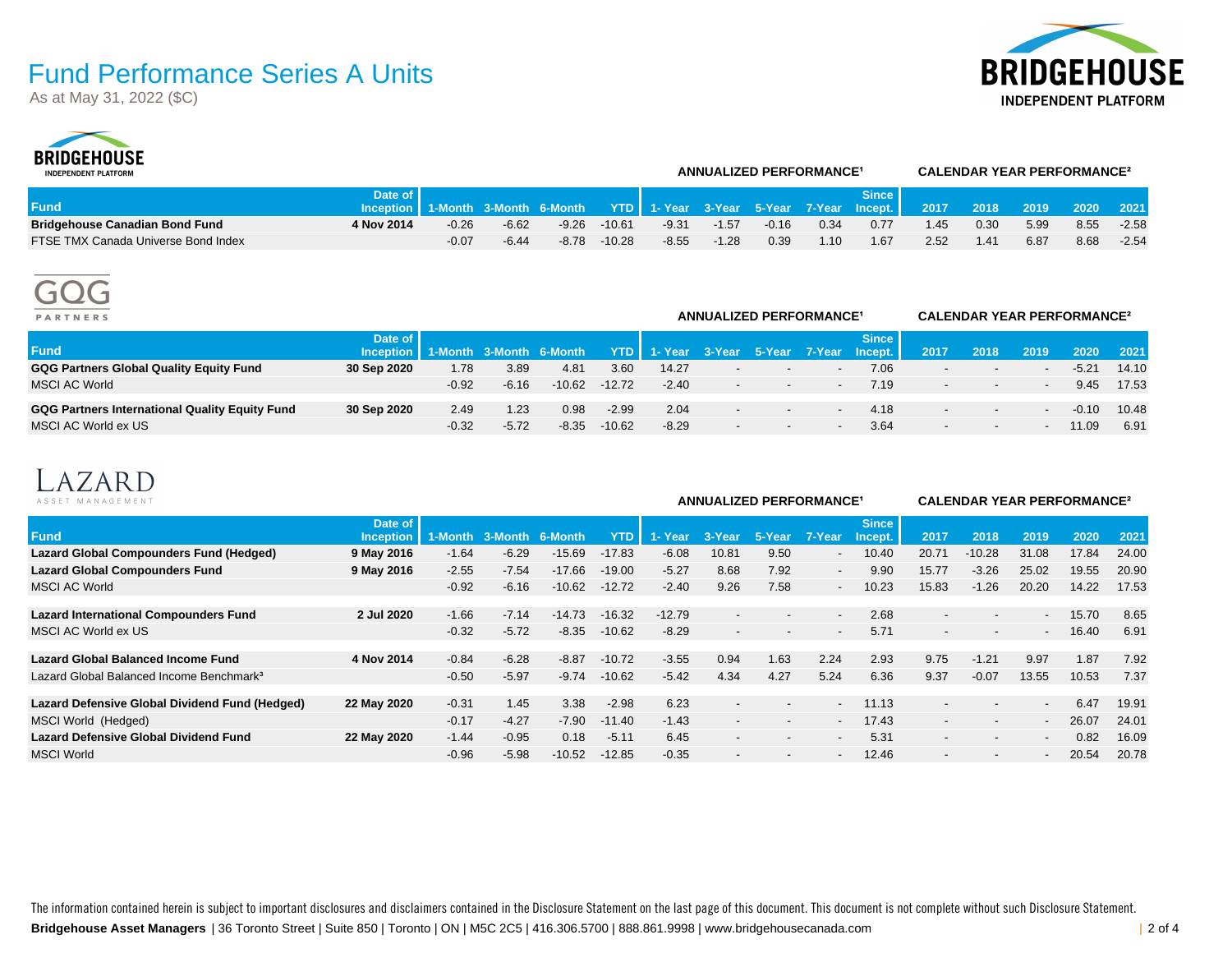As at May 31, 2022 (\$C)



# **MORNINGSTAR**

| ш<br><i>T</i> HININUUIFIN                         |                             |         |                    |         |            |               | <b>ANNUALIZED PERFORMANCE<sup>1</sup></b> |        |                          | <b>CALENDAR YEAR PERFORMANCE<sup>2</sup></b> |         |          |       |       |         |
|---------------------------------------------------|-----------------------------|---------|--------------------|---------|------------|---------------|-------------------------------------------|--------|--------------------------|----------------------------------------------|---------|----------|-------|-------|---------|
| <b>Fund</b>                                       | Date of<br><b>Inception</b> | 1-Month | $3 - M$<br>lonth l | 6-Month | <b>YTD</b> | <b>1-Year</b> | 3-Year                                    | 5-Year | 7-Year                   | <b>Since</b><br>Incept.                      | 2017    | 2018     | 2019  | 2020  | 2021    |
| <b>Morningstar Strategic Canadian Equity Fund</b> | 16 Sep 2016                 | 0.61    | $-2.09$            | 1.30    | $-2.56$    | 4.62          | 8.63                                      | 6.45   | $\overline{\phantom{a}}$ | 7.47                                         | 13.42   | $-11.90$ | 18.38 | 3.39  | 20.43   |
| S&P/TSX Composite Index                           |                             | 0.06    | $-1.15$            | 1.74    | $-1.28$    | 7.91          | 12.23                                     | 9.43   | $\sim$                   | 9.67                                         | 9.10    | $-8.89$  | 22.88 | 5.60  | 25.09   |
| <b>Morningstar Growth Portfolio</b>               | 17 May 2017                 | $-0.36$ | $-4.56$            | $-6.23$ | $-8.32$    | $-4.62$       | 4.77                                      | 3.51   | $\overline{\phantom{a}}$ | 3.48                                         | 3.53    | $-6.69$  | 14.64 | 6.45  | 9.93    |
| Morningstar Growth Benchmark <sup>3</sup>         |                             | $-0.58$ | $-5.09$            | $-7.60$ | $-9.60$    | $-1.29$       | 7.85                                      | 6.63   | $\sim$                   | 6.68                                         | 4.26    | $-2.09$  | 17.78 | 11.42 | 14.75   |
| <b>Morningstar Balanced Portfolio</b>             | 17 May 2017                 | $-0.16$ | $-4.60$            | $-6.17$ | $-8.10$    | $-4.81$       | 3.36                                      | 2.72   | $\overline{\phantom{0}}$ | 2.68                                         | 2.05    | $-4.25$  | 11.54 | 7.01  | 6.63    |
| Morningstar Balanced Benchmark <sup>3</sup>       |                             | $-0.50$ | $-5.53$            | $-8.09$ | $-9.79$    | $-3.19$       | 5.44                                      | 5.02   | $\overline{\phantom{a}}$ | 5.07                                         | 2.80    | $-0.84$  | 14.66 | 10.91 | 9.94    |
| <b>Morningstar Moderate Portfolio</b>             | 17 May 2017                 | $-0.14$ | $-4.74$            | $-6.60$ | $-8.25$    | $-5.97$       | 1.63                                      | 1.54   | $\overline{\phantom{a}}$ | 1.53                                         | 0.82    | $-3.09$  | 9.05  | 6.87  | 3.33    |
| Morningstar Moderate Benchmark <sup>3</sup>       |                             | $-0.42$ | $-5.78$            | $-8.32$ | $-9.68$    | $-4.81$       | 3.08                                      | 3.39   | $\sim$                   | 3.44                                         | 1.39    | 0.38     | 11.41 | 10.02 | 5.38    |
| <b>Morningstar Conservative Portfolio</b>         | 17 May 2017                 | $-0.27$ | $-5.00$            | $-7.04$ | $-8.41$    | $-7.21$       | $-0.20$                                   | 0.30   | $\overline{\phantom{a}}$ | 0.32                                         | $-0.45$ | $-1.47$  | 5.98  | 6.93  | $-0.17$ |
| Morningstar Conservative Benchmark <sup>3</sup>   |                             | $-0.33$ | $-5.92$            | $-8.40$ | $-9.37$    | $-6.26$       | 0.74                                      | 1.74   | $\overline{\phantom{a}}$ | 1.78                                         | 0.01    | 1.58     | 8.09  | 8.82  | 1.03    |

## Sionna~

| Investment Managers <sup>®</sup>               |                        |         | <b>ANNUALIZED PERFORMANCE<sup>1</sup></b> |         | <b>CALENDAR YEAR PERFORMANCE<sup>2</sup></b> |         |        |        |        |                         |       |                          |       |         |       |
|------------------------------------------------|------------------------|---------|-------------------------------------------|---------|----------------------------------------------|---------|--------|--------|--------|-------------------------|-------|--------------------------|-------|---------|-------|
| <b>Fund</b>                                    | Date of<br>Inception I |         | 1-Month 3-Month 6-Month                   |         | YTD                                          | 1- Year | 3-Year | 5-Year | 7-Year | <b>Since</b><br>Incept. | 2017  | 2018                     | 2019  | 2020    | 2021  |
| Sionna Strategic Income Fund                   | 3 May 2019             | 0.61    | $-2.31$                                   | 2.12    | $-1.04$                                      | 3.26    | 5.06   |        |        | 4.52                    |       | $\overline{\phantom{a}}$ | 4.35  | $-0.35$ | 11.36 |
| Sionna Strategic Income Benchmark <sup>3</sup> |                        | $-0.14$ | $-3.70$                                   | $-4.37$ | $-6.60$                                      | 0.97    | 7.97   |        |        | 7.27                    |       | $\overline{\phantom{a}}$ | 5.81  | 8.84    | 15.40 |
| Sionna Canadian Equity Fund                    | 29 Dec 2006            | 1.21    | 2.91                                      | 14.26   | 8.62                                         | 17.77   | 9.82   | 7.02   | 6.08   | 4.44                    | 8.04  | $-11.26$                 | 16.13 | $-4.53$ | 22.07 |
| S&P/TSX Composite Index                        |                        | 0.06    | $-1.15$                                   | 1.74    | $-1.28$                                      | 7.91    | 12.23  | 9.43   | 7.91   | 6.20                    | 9.10  | $-8.89$                  | 22.88 | 5.60    | 25.09 |
| <b>Sionna Opportunities Fund</b>               | 13 May 2014            | 1.49    | 2.77                                      | 10.08   | 4.46                                         | 13.20   | 10.69  | 9.36   | 6.58   | 7.68                    | 13.28 | $-3.65$                  | 18.34 | $-3.04$ | 22.47 |

**Bridgehouse Asset Managers** | 36 Toronto Street | Suite 850 | Toronto | ON | M5C 2C5 | 416.306.5700 | 888.861.9998 | www.bridgehousecanada.com | 3 of 4 The information contained herein is subject to important disclosures and disclaimers contained in the Disclosure Statement on the last page of this document. This document is not complete without such Disclosure Statement.